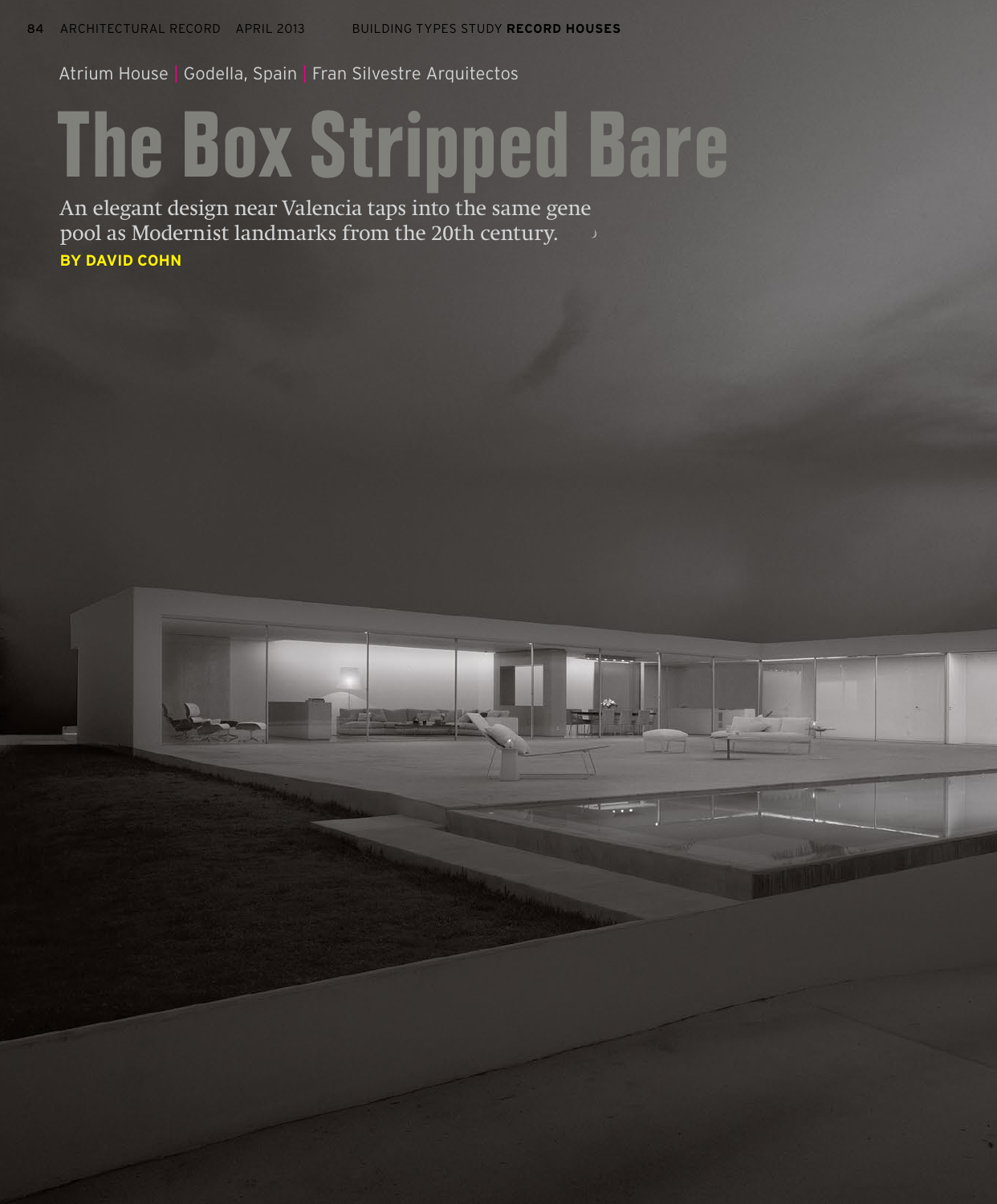

**With his** design for the Atrium House, 36-year-old architect Fran Silvestre takes a fresh look at 20th-century Modernist formulas, from the courtyard houses of Mies van der Rohe of the 1920s and '30s to the Case Study Houses in Los Angeles of the 1950s and '60s. In the process, he offers nods to Álvaro Siza, for whom he worked for two years (2001–03), and Eduardo Souto de Moura, who spent five years in Siza's office. The house—located outside Valencia, Spain—wraps around two sides of a sprawling white Ibiza-marble terrace (the "atrium" of its name), with Leylandii-cypress hedges serving as a contrasting natural enclosure on its other two sides and completing the courtyard.

The layout of the house can be taken in at a glance: a continuous wall of floor-to-ceiling glass reveals a 57-footlong wing for the living area on one side and a bedroom wing on the other. "My strategy was to free the largest possible area for the pleasure of a private outdoor space with limitless height and volume," Silvestre explains. "I see the house and its site as a continuum."

The uninterrupted sweep of glass is made possible by a structure of high-strength concrete walls and slabs. The entire roof of the living area, with the glass wall on one side and a trench skylight running along the ceiling on the other, is supported at only three points, including a pair of steel columns hidden inside a built-in maple cabinet between the dining and sitting areas. The sliding panels of the long glass wall also push the limits of structural feasibility, thanks to a Swiss framing system that reduces their aluminum profiles to just ¾ of an inch.

Silvestre dramatically choreographs the entry sequence, bringing visitors into the house on the upper level, along the long, windowless back wall of the living area to the front door, located at the intersection of the two wings. This promenade perches above a long patio one level below

TOP DOWN The main floor of the house sits above a lower level containing a four-car garage, a guest room, a gym, and a study. The central terrace or "atrium" serves as the focus for the living spaces and master bedroom, creating a visual continuum between indoor and outdoor living.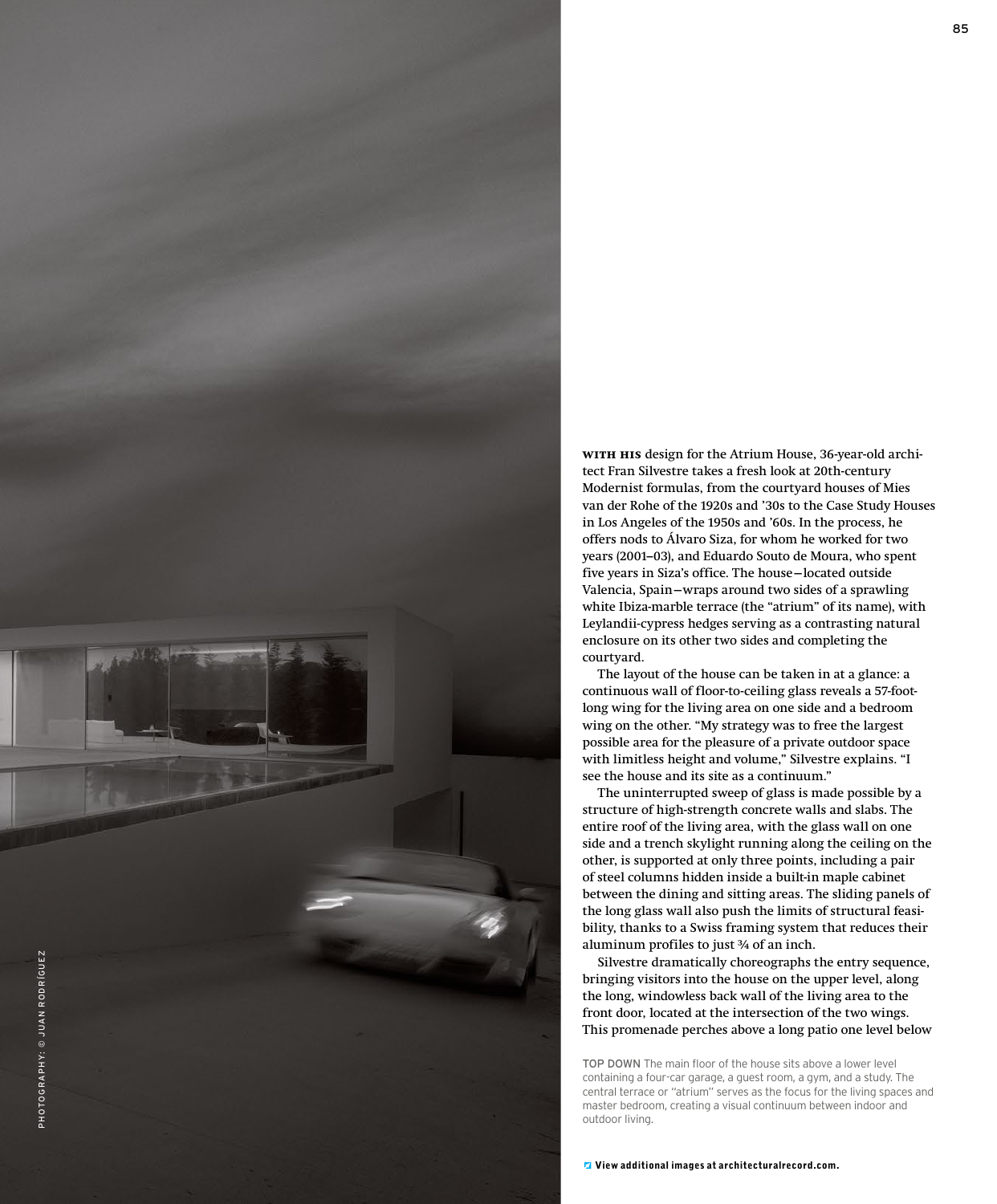





LOWER FLOOR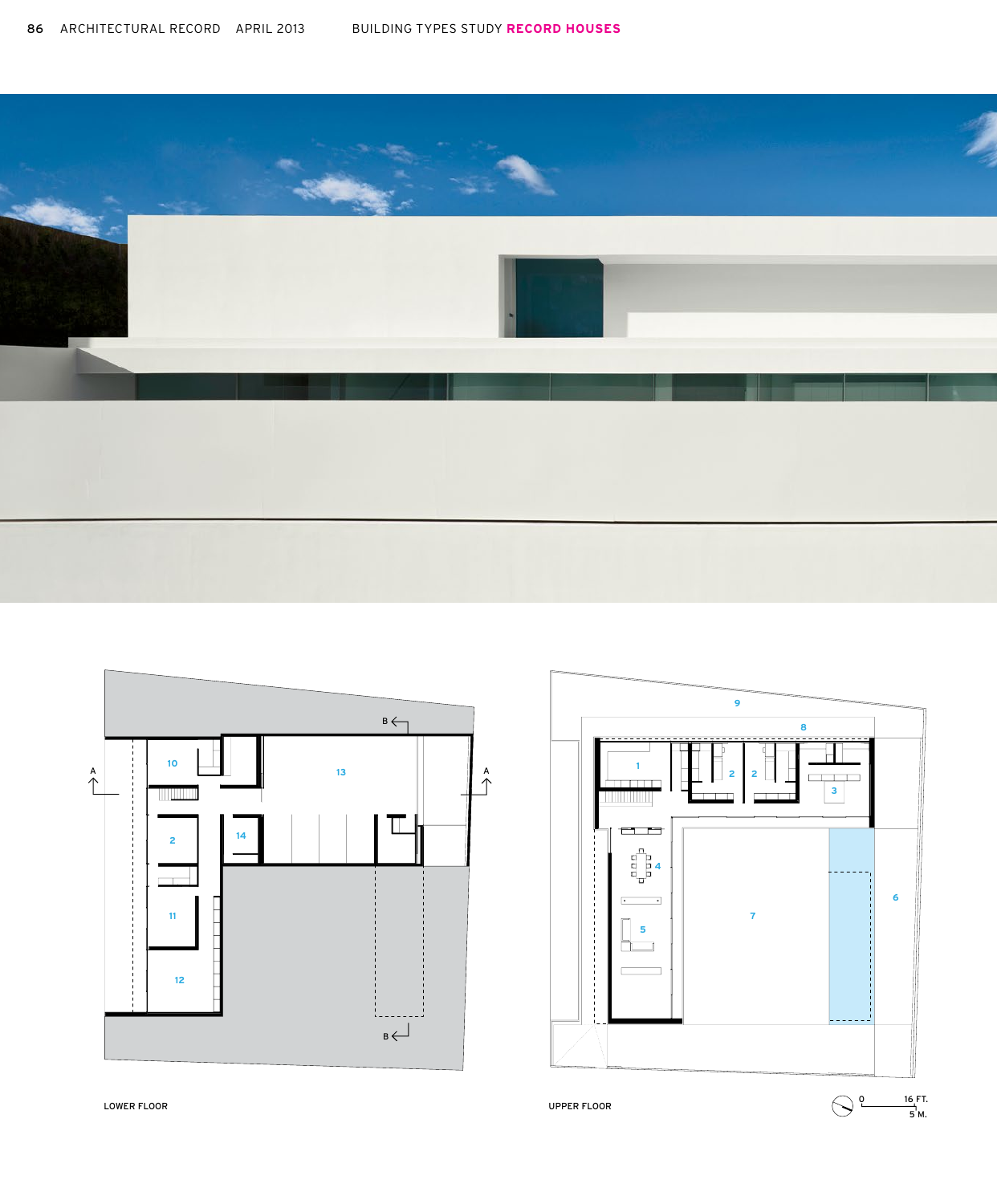ATRIUM HOUSE **ARCHITECTURE STUDY APPIEL A** SPAIN GODELLA, SPAIN FRAN SILVESTRE ARQUITECTOS **1999 1999 1999** 87



LONG MARCH While much of the house reveals itself from the central courtyard, the entry sequence on the upper level takes visitors on an extended promenade around two mostly windowless facades. Shaded from above, the promenade (right and above) leads past a triangular-shaped garden behind the bedroom wing and then a sunken patio running along one side of the guest/gym/study level. Silvestre choreographed the sequence to create a sense of anticipation and mystery and to show off the site around the house.



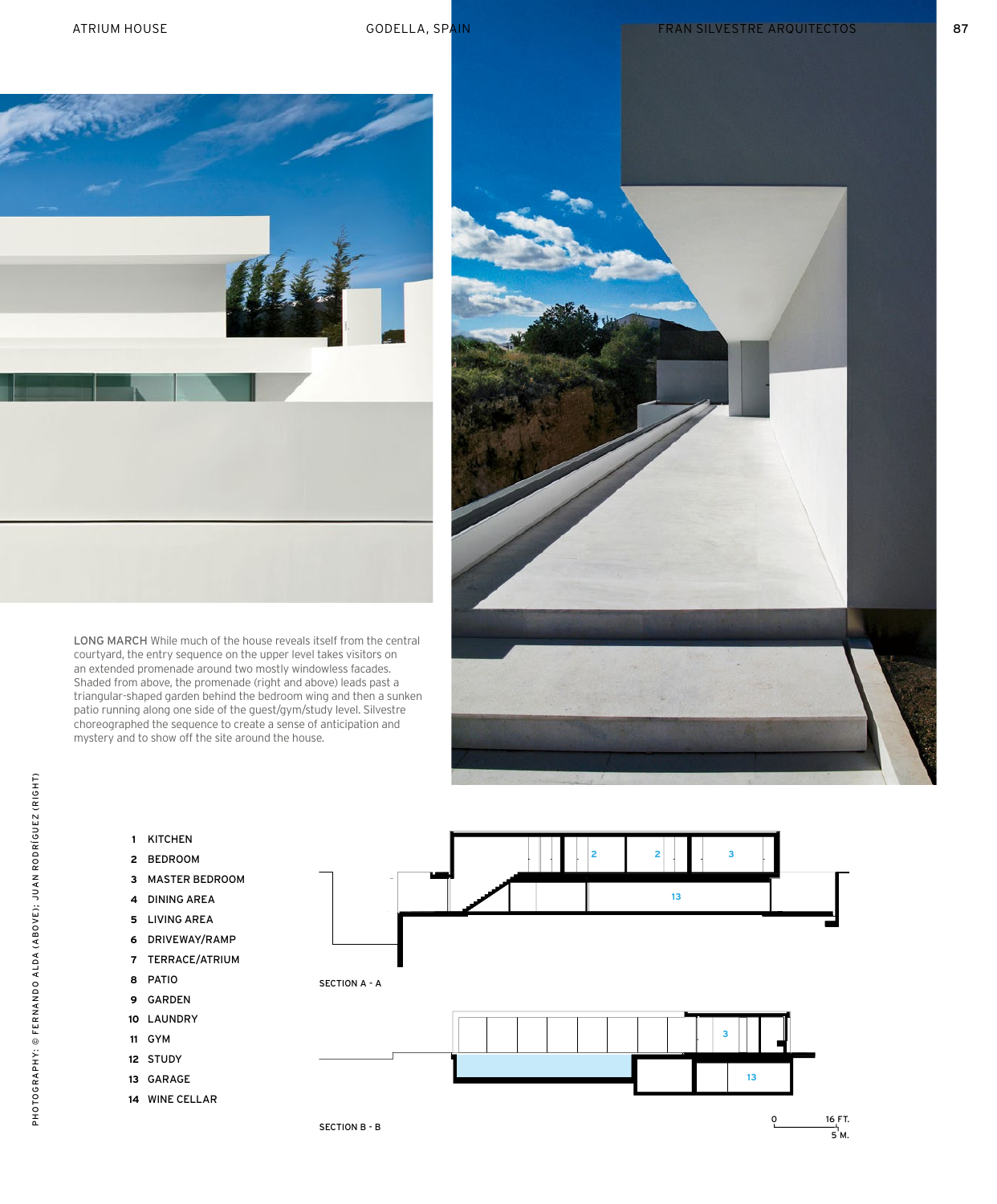



## credits

ARCHITECT: Fran Silvestre Arquitectos — Fran Silvestre, Maria José Sáez, principals in charge; José V. Miguel, José Ángel Ruiz, Jordi Martínez, Ángel Fito, Adrián Mora, María Masiá, Fran Ayala, project team INTERIOR DESIGNER: Andrés Alfaro Hofmann ENGINEERS: David Gallardo/UPV (structural); Carlos García (building) LIGHTING DESIGNER: Studio2 CLIENT: withheld GENERAL CONTRACTOR: Coarco SIZE: 12,375 square feet (gross) COST: \$1.75 million COMPLETION DATE: March 2010 **SOURCES**

GLAZING AND WINDOWS: Vitrocsa INSULATED-CONCRETE WALLS: Sate Vipal/Parex LIGHT FITTINGS: Jung LINEAR FLUORESCENT LIGHTS: Studio2